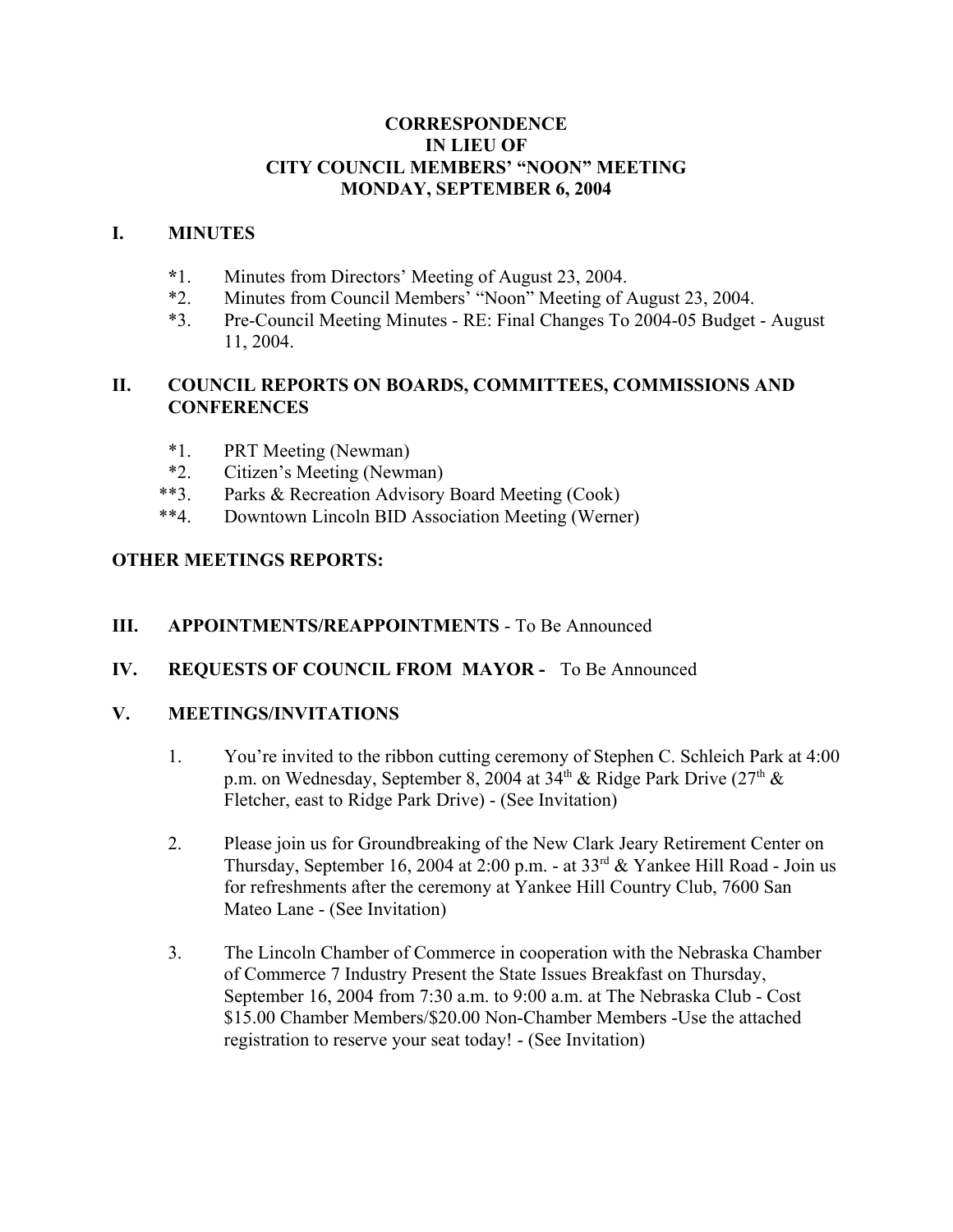- 4. The Lincoln Chamber of Commerce invites you to attend the following Ribbon Cuttings: - Please RSVP to Jaime Henning at 436-2354 or E-Mail:
	- A.) Buffalo Wild Wings (BW3's) New Location 7301 S.  $27<sup>th</sup>$  Street (West of DuTeau Chevrolet) on Friday, September 10, 2004 at 11:00 a.m.
	- B.) Nextel Partners, Inc., 6900 "O" Street, Suite 124 on Thursday, September 9, 2004 at 4:30 p.m.
	- C.) Pioneer Printing (Formerly Sir Speedy Printing), 4211 S. 33<sup>rd</sup> Street on Tuesday, September 21, 2004 at 4:00 p.m.
	- D.) Chateau Development, LLC, 2900 S. 70<sup>th</sup> Street on Monday, September 13, 2004 at 4:00 p.m.
- 5. 29<sup>th</sup> Annual Awards Recognition Luncheon International Women's Day Celebration - Weaving Women's Voices - Nominees to be honored at The Cornhusker Hotel on Friday, March 11, 2005 from 11:30 a.m. to 1:00 p.m. - (See Invitation)
- 6. The Lincoln Agency Inc. in cooperation with The Lincoln-Lancaster Women's Commission Presents The 2nd Annual Women & Money Conference - An Educational Forum "In Tune with YOUR Financial Success" on Friday, September 24, 2004 - AM Session: 8:00 a.m. to 1:00 p.m.; PM Session: Noon to 5:00 p.m.; Full Day: 8:00 a.m. to 5:00 p.m.; Exhibits open 7:30 a.m. to 5:30 p.m.; at The Embassy Suites Hotel - See Invitation for Cost & need to RSVP - (See Invitation)
- 7. E-Mail Invitation Nebraska Demographic Analysis Workshop Announcement One Day Workshop - Tuesday & Wednesday, October  $5<sup>th</sup>$  &  $6<sup>th</sup>$ , 2004 from 9:00 a.m. to 4:00 p.m. (One Day Workshop, Participants may choose either day) - At New Horizons Computer Training Center, 2125 N. 112<sup>th</sup> Street in Omaha - Fee \$249.00 - (See Invitation)
- 8. Lincoln Chamber of Commerce-Business After Hours on Thursday, September 23, 2004 from 4:30 p.m. to 6:30 p.m. at 6003 Old Cheney Road - Admission is  $$10.00$  per person - RSVP by September  $21<sup>st</sup>$ , see enclosed RSVP form - (See Invitation)
- 9. Lincoln Chamber of Commerce-Face the Chamber with Governor Mike Johanns for lunch on Wednesday, September 8, 2004 from Noon to 1:00 p.m. - Registration begins at 11:45 a.m., at The Country Club of Lincoln, 3200 S. 24<sup>th</sup> Street - Admission is \$13.00 (\$18.00 at the door) and includes lunch - RSVP by September  $7<sup>th</sup>$ , see enclosed RSVP form - (See Invitation)